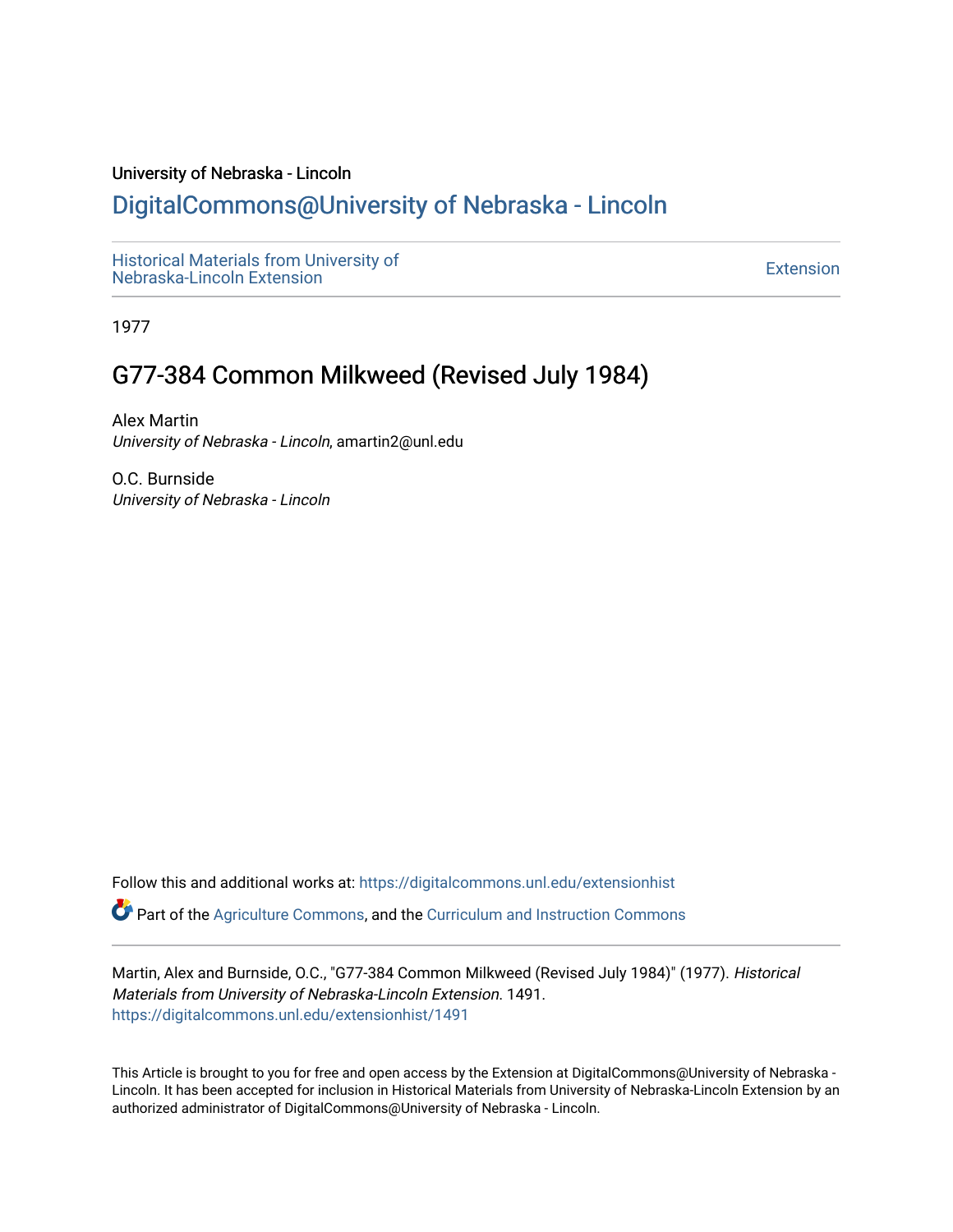#### **G77-384-A (Revised July 1984)**



# **Common Milkweed**

**This NebGuide discusses milkweed and how to control it in farmland.**

*Alex R. Martin, Extension Weed Specialist O.C. Burnside, Professor of Agronomy (Weed Science)*

- Description and How It Spreads
- Cultural Control
- Crop Rotation and Tillage
- Chemical Control

Common milkweed (*Asclepias syriaca* L.) is a perennial, broadleaf weed native to North America (*Figure 1*). It is most common in eastern and central Nebraska, but is occasionally found farther west in moist sites.



as well as crop growth.

**Figure 1. Common milkweed.** (Photo used with permission from M. Williams. 63K JPG.)

There are several reasons common milkweed is on the increase in Nebraska. Less tillage is used in crop production today than in the past, creating more favorable conditions for plant establishment and growth. Herbicides are widely used today which often do not harm common milkweed but control most annual weeds that would otherwise compete with it. Cultivated land in eastern Nebraska is in row crops most of the time, which provides a favorable environment for common milkweed. Irrigation and fertilizer use are practices that enhance common milkweed



#### **Description and How It Spreads**

Like other members of the milkweed family, common milkweed contains a white, milky sap in all plant parts. Leaves are deep green and broad, and the stem unbranched. Common milkweed reproduces by seed and also from buds on its root system (*Figure 2*). The root system is extensive and in established stands common milkweed roots have been found to a depth of 12 1/2 feet in Nebraska soils.

**Figure 2. Buds on the root system of common milkweed.** (47K JPG)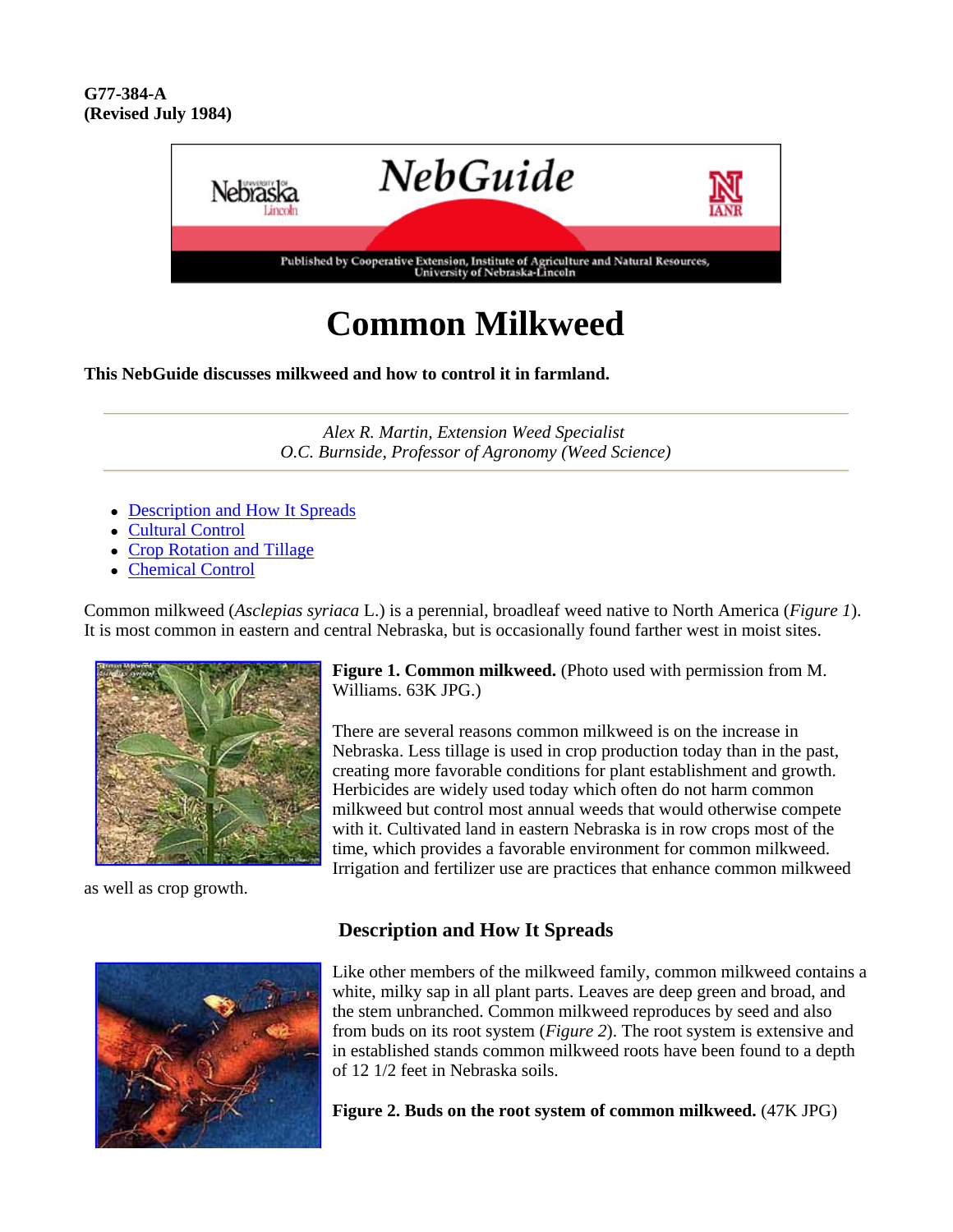Small pinkish-purple flowers are produced in clusters at the top of the unbranched stem. Flowering occurs in June and July. Seeds are borne in pods and are attached to a silky fiber. When the pods open in September and October seeds are readily carried by the wind. Seeds float, so runoff and irrigation water spread the seed. The seed can survive three years of burial in the soil. New plants readily become established from seed in areas free of other plant competition. Common milkweed becomes a perennial (capable of reproducing from its root system) approximately three weeks after seedling emergence.



**Figure 3. Common milkweed in flower.** (Photo used with permission from M. Williams. 64K JPG.)

New shoots developing from established roots begin emerging in late April and grow more rapidly than spring-seeded crops. Because common milkweed emerges in April and May and develops rapidly, it competes strongly with sorghum, soybeans and dryland corn. While preemergence herbicides have little effect on shoots coming from the root system, some preemergence herbicides, including AAtrex, atrazine, Sencor, and Lexone, will control common milkweed seedlings. Postemergence treatments of 2,4-D, AAtrex, and atrazine have not given satisfactory control of

seedlings or shoots coming from the root system.

Common milkweed can reduce crop yields. Studies in Nebraska show yield reductions of 0 to 30% in dryland sorghum in areas infested with common milkweed.

Under present row crop production methods common milkweed is spreading and infestations are becoming more severe. Surveys indicate common milkweed has increased markedly in row crops during a four-year study in eastern and south central Nebraska (*Table I*). Tillage implements cut and drag root sections of the plant, which spreads it. Reduced tillage systems provide favorable conditions for the development, growth and spread of this plant. Use of irrigation water and fertilizer also creates a favorable environment for common milkweed.

|                                                                                                                                                                                                   | Percent of fields infested |      |           |          |               |                  |  |
|---------------------------------------------------------------------------------------------------------------------------------------------------------------------------------------------------|----------------------------|------|-----------|----------|---------------|------------------|--|
|                                                                                                                                                                                                   | <b>Northeast</b>           |      | Southeast |          | South Central |                  |  |
|                                                                                                                                                                                                   | 1969                       | 1976 | 1969      | 1976     | 1969          | 1976             |  |
| $\mathrm{Corn}^a$                                                                                                                                                                                 | 5                          | 26   | 33        | 36       |               | 19               |  |
| Sorghum                                                                                                                                                                                           | 35                         | 74   | 67        | 82       | 7             | 73               |  |
| Soybeans                                                                                                                                                                                          | 51                         | 80   | 14        | 77       | 50            | 100 <sup>b</sup> |  |
| Alfalfa                                                                                                                                                                                           | 9                          | 6    | 13        | $\Omega$ | $\Omega$      | 3                |  |
| Wheat                                                                                                                                                                                             | 12                         | 42   | 18        | 26       | 3             | 8                |  |
| Roadsides                                                                                                                                                                                         | 42                         | 46   | 44        | 45       | 26            | 70               |  |
| <sup>a</sup> Difficulty of seeing common milkweed in corn may contribute to lower numbers than other row crops.<br><sup>b</sup> Small number of fields surveyed making this figure less reliable. |                            |      |           |          |               |                  |  |

**Table I. Occurrence and spread of common milkweed in Nebraska from 1969 to 1976.**

## **Cultural Control**

Prevention of seedling establishment is an important part of controlling common milkweed. Till idle land at intervals during the growing season to prevent plants from becoming established. A single tillage operation will kill common milkweed seedlings if done before the plants are three weeks old. Control common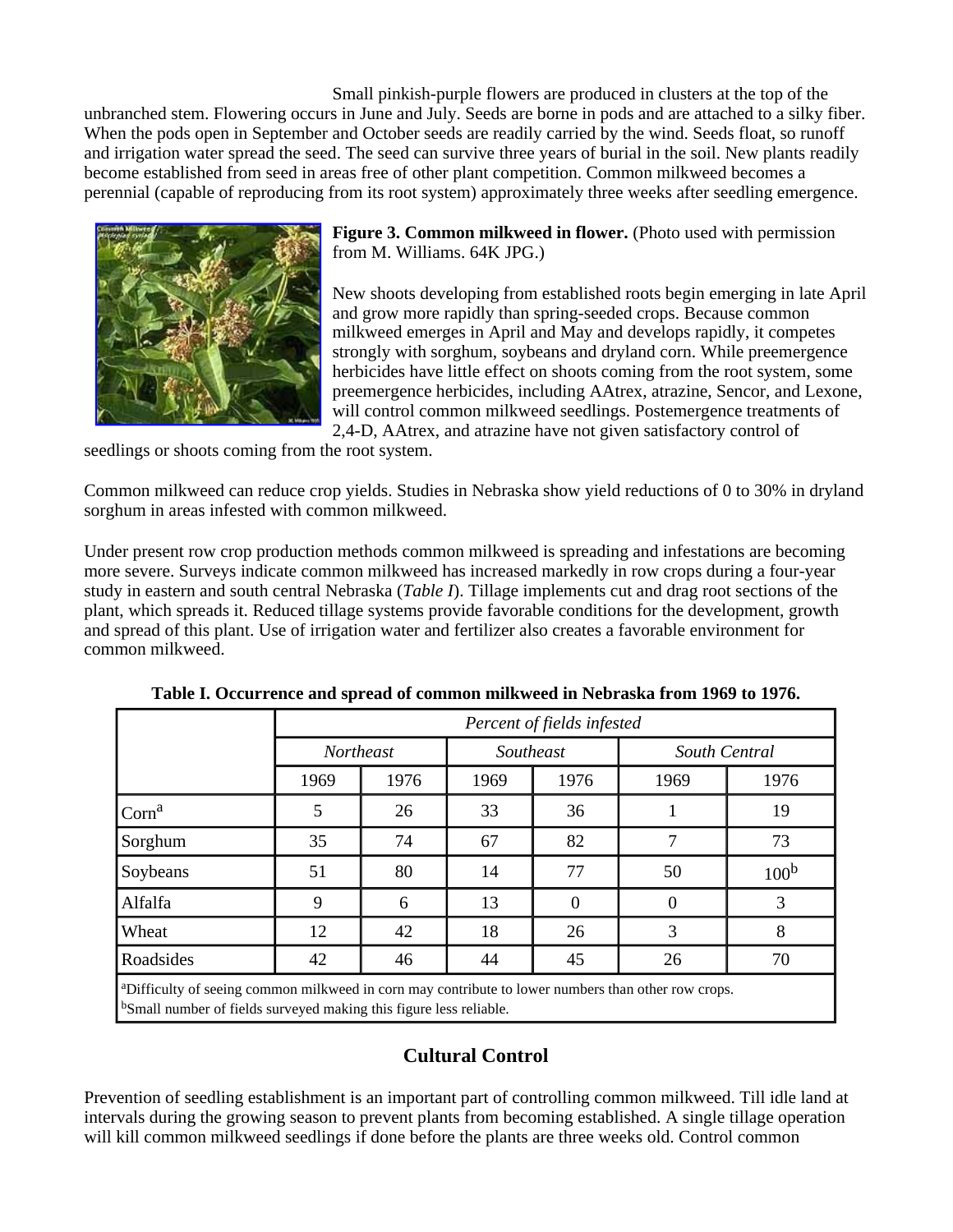milkweed in non-crop areas with herbicides or tillage to eliminate sources of infestation.

## **Crop Rotation and Tillage**

Inclusion of winter wheat in a crop rotation aids in controlling common milkweed. Winter wheat grows rapidly in the fall and early spring, gaining an advantage on common milkweed which is inactive at this time. Tillage at 3- to 4-week intervals the summer after wheat harvest in July and before wheat seeding in September further weakens the plant. A single winter wheat crop will not eliminate common milkweed, but the stand will be reduced. Winter wheat four to five years in a row with intensive tillage will eliminate common milkweed.

Alfalfa cut three times a year for three years will virtually eliminate stands of common milkweed. Alfalfa competes strongly and the frequent cuttings deplete the weeds' root system. After the 3-year period much of the original common milkweed seed in the soil would also be dead.

## **Chemical Control**

*Non-Cropland* -- Established stands of common milkweed can be controlled with herbicides. On noncropland (i.e., roadsides, railroad rights-of-way, etc., but not idle land or grazing land), Amitrol-T, Roundup or Tordon would provide control (*Table II*).

*Cropland* -- Common milkweed can be controlled in cropland with Roundup prior to planting sorghum, soybeans, and wheat. Treatments made from flower bud through flowering growth stages (approximately the month of June) give the best results. Leave common milkweed undisturbed by tillage in the spring prior to treatment and for seven days after treatment. This requirement delays planting spring-seeded crops until after the first week of June. Roundup can be used to control common milkweed in stubble after small grain harvest, provided the milkweed is allowed to regrow undisturbed after harvest. Banvel + 2,4-D (avoid use between June 20 and September 1 when soybeans are nearby) can also be used in small grain stubble after harvest under the same conditions, but is less effective than Roundup and requires retreatment the following year.

Other methods of using Roundup and other herbicides in crops during the growing season are being studied but have not been cleared for use.

Roundup applied in a wiper applicator can be used to suppress common milkweed in soybeans. Herbicide coverage of the common milkweed is incomplete with this method, resulting in reduced effectiveness compared to a sprayer. Used over several years, however, common milkweed populations can be reduced with Roundup applied in a wiper applicator.

|                                                 | commercial product <sup>a</sup>            | Application time                | Remarks                                                                                                   |
|-------------------------------------------------|--------------------------------------------|---------------------------------|-----------------------------------------------------------------------------------------------------------|
| Amino<br>Triazole<br><sub>or</sub><br>Amitrol-T | $4.4$ lb/A<br><b>or</b><br>$2$ gal/A       |                                 | Use Amino Triazole, Amitrol-T and<br>Tordon only on non-cropland.                                         |
| $2, 4-D^b$<br>Banvel                            | 1 qt/ $\mathbf{A}$<br>$^{+}$<br>$1/2$ pt/A | Bud to bloom<br>stage           | Use the $2, 4-D +$ Banvel only when no<br>crop is present. Avoid tillage for 7 days<br>after application. |
| Roundup                                         | $3 \text{ qt/A}$                           | Flower bud<br>through flowering |                                                                                                           |

#### **Table II. Herbicides for common milkweed control.**